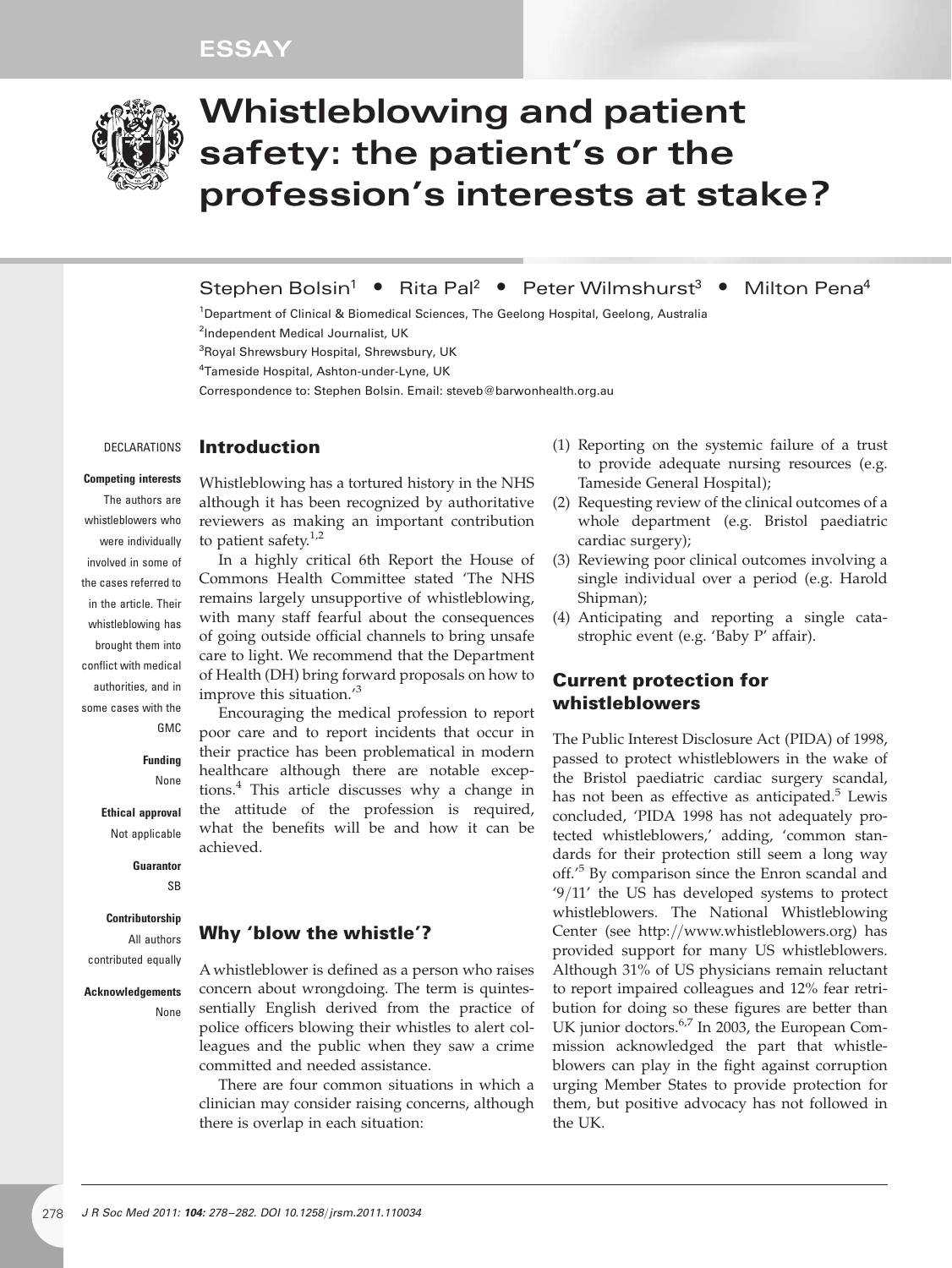## Role of the General Medical Council (GMC)

In the NHS 'Professional bodies may reinforce their members' natural reluctance to whistleblow by producing disciplinary codes which present additional obstacles'.<sup>8</sup> This reluctance can be traced back to the 1980s edition of the 'Blue Book' that cites 'depreciation by a doctor of the professional skill, knowledge, qualifications or services of another doctor could amount to Serious Professional Misconduct'. There have been cases where the GMC has investigated and in some cases prosecuted doctors who have raised legitimate concerns.<sup>9</sup> There continue to be echoes within the UK's regulatory and professional bodies that criticism of colleagues is somehow unacceptable. Additionally 'the obligation GMC members feel to those who elected or appointed them represents a conflict of interest that prevents the GMC from working for the good of the public'.<sup>9</sup> Recent regulations stipulate the Appointments Commission makes appointments to the GMC but this possible conflict of interest, by elected and appointed custodians of standards, remains.

Following the Mid-Staffordshire Hospital Inquiry the GMC is investigating the conduct and performance of doctors at Stafford Hospital after referral by the Medical Director for failing to report poor care. Essentially, the doctor is 'damned if they do and damned if they don't' report their concerns. The current situation is at best confusing where it appears that a doctor's registration can be held over their head like a 'Sword of Damocles' if they do blow the whistle, but conversely doctors have been investigated, or sanctioned, for failing to whistleblow.<sup>10</sup> The GMC may not act even when those who failed to report concerns must have known they should have done so, because they were themselves members of the GMC.

As a result, whistleblowing in the NHS is a traumatic undertaking and generally not to be recommended.<sup>2,11</sup> There is scant evidence for ethically sound disclosures, by morally and legally justified professionals, designed to improve outcomes for patients, delivering the requisite changes without repercussions. One example may be a surgical specialty in dealing with the

problem of high complication rates following joint replacement surgery in treatment centres in the UK.<sup>12</sup> This is despite the exhortation of the GMC that doctors are obliged to report poor care that they witness in their practice. Thus if the GMC is to be involved in improvements to reporting poor care it is imperative that the Council urgently write clear and unequivocal guidance concerning whistleblowing. It should be comprehensive and recognize the dangers posed to all medical whistleblowers. The role of organizations such as the Care Quality Commision, Links, the Parliamentary Health Select Committee, Monitor, and others should be clearly stated and accessible to all doctors. It is vital for patient safety that statutory bodies play a leading role in assuring potential whistleblowers that they will not be penalized for raising concerns.

The question then remains 'How can it be that selfless and ethically sound behaviour continues to be punished by the medical establishment?' This is after inquiries into the Bristol Scandal, the serial killer Dr Harold Shipman, the Mid-Staffordshire NHS Foundation Trust, the 'Baby P' affair and the North Staffordshire Ward 87 debacle, have all confirmed that whistleblowers played a crucial and constructive part in the identification of poor patient care prior to deaths and patient harm attributable to that poor care. What chance in this environment does a reporter of poor care have? High profile scandals appear to produce recommendations with very little impact and even less improvement on the 'shop floor'. In 2008, the Health Commission's Report noted, 'One in ten patients admitted to hospitals will suffer from an error and around half of these could have been avoided'.

Unfortunately those inquiries did not address the fact that the analysis of routinely collected outcome data would have identified two of the more heinous episodes well before large numbers of patients perished.<sup>13</sup>

#### Vexatious whistleblowing

Recent examination of the CNEP Trials in Stoke-on-Trent have raised the issue of vexatious whistleblowing involving parents and press.<sup>14</sup> The possibility of unsubstantiated claims against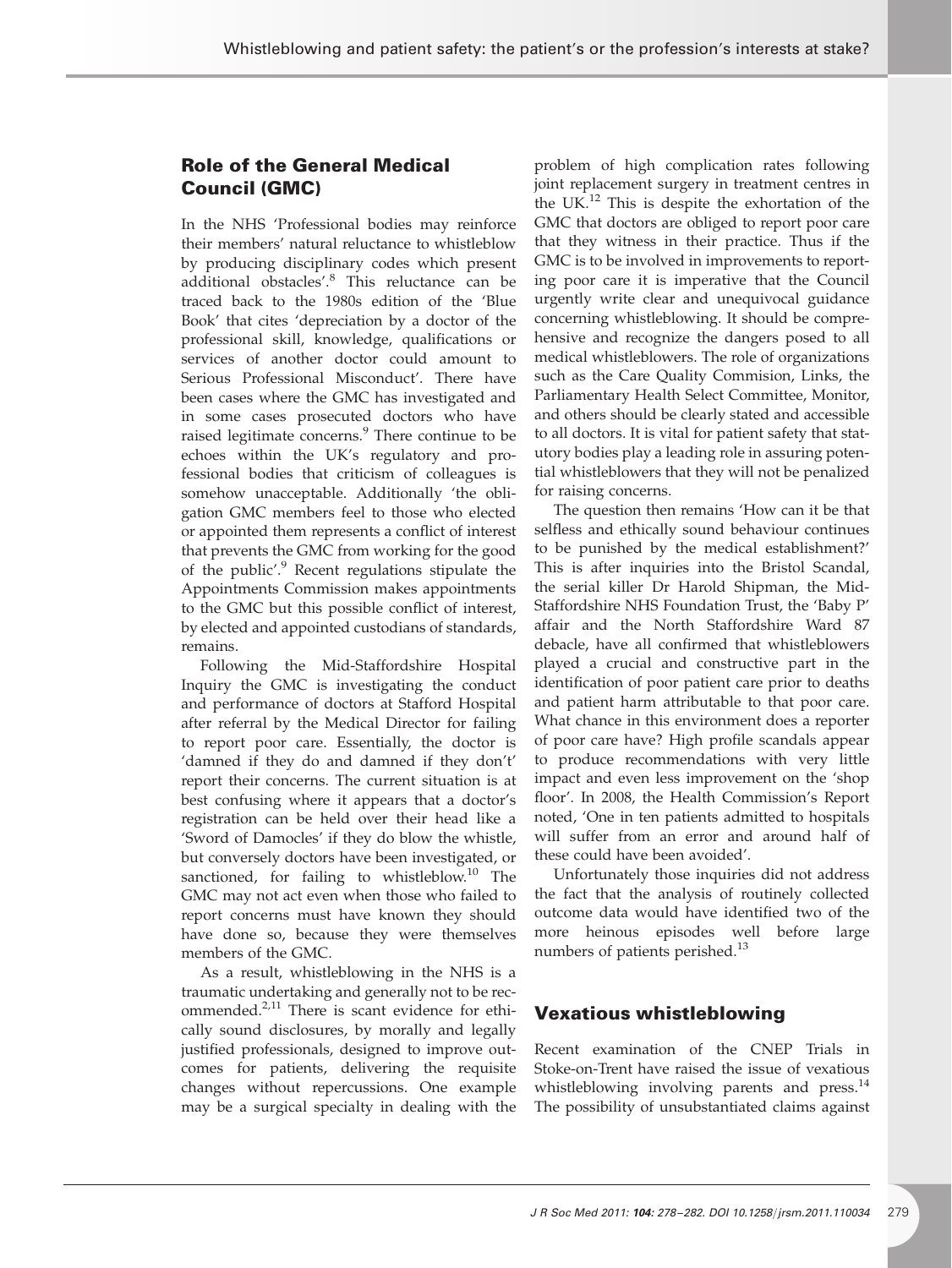medical practitioners remains a constant possibility and we would agree with two of Neville Goodman's quotes in this journal that help to define the solution. Firstly 'there is no perfect solution'. Secondly there 'must be systems to support and investigate suspicion rather than systems that go out looking with suspicion'.<sup>15</sup> Although the solution proposed for the vexatious whistle blowing seen in the Stoke-on-Trent episode related to alleged research misconduct, such a system in clinical and research practice would seem to be designed to deal adequately with justifiable and unnecessary concerns in both fields of professional practice.<sup>16,17</sup>

#### Role of medical education

The medical profession is experienced and adept at promoting bad behaviour around reporting poor care, and can influence the behaviour of medical students during their training.<sup>18</sup> This behaviour change has been attributed to the 'informal' or 'hidden' curriculum of medicine and is well described.<sup>19</sup> Of even more concern is the distribution of ethical responses from the students at the start of their undergraduate training (only 13% of students would consider reporting a senior colleague at the start of their training and <5% at the end). $^{18}$ 

#### Economic impact

In 1999, the Institute of Medicine, in a seminal publication entitled To Err is Human. Building a Safer Health System, attributed \$17-29 billion of healthcare spending annually to the effects of systemic healthcare error in the US, and there is no evidence that the NHS is a safer healthcare provider.<sup>20</sup> Consequently the failures, deterrents and obstructions faced by whistleblowers in the NHS may be having a severe impact on the public purse as well as public safety. This year the Treasury has spent well over £3 million gagging whistleblowers, which will ensure that improvements to patient care will not occur.<sup>21</sup> Martin Fletcher, Chief Executive at the National Patient Safety Agency, has said: 'Good reporting is the cornerstone of patient safety. Safety cannot be improved without a range of valid reporting, analytical and investigative tools that identify the sources and causes of risk in a way that leads to preventative action.'

#### The management side

The past failures of medical managers and the DH to show moral leadership and support for whistleblowers, makes it unlikely they will be in the vanguard of change. The emphasis on financial goals, the lack of effective responsibility for the outcomes of care and of any widely accepted code of ethics for medical managers makes it unlikely that they can currently catalyse the necessary change.<sup>22</sup> The House of Commons Health Committee confirms that the lack of achievement of the Department of Health in dealing with harmed patients is 'appalling'.<sup>3</sup>

#### Need for change

Who can achieve the necessary change? The medical schools will find the role of 'change leader' difficult because they select, encourage and perpetuate these undesirable norms.<sup>23</sup> What is less obvious, but equally logical, is that the majority of the medical profession, who have been trained in medical schools, with these behaviours and reflect that training, may also struggle to lead the change, although it may be possible with support.<sup>7,24</sup> This potentially sweeping exclusion of change leaders would automatically include the GMC, whose track record in this area is at best inconsistent, having attempted a complete U-turn in the last 21 years.

In the absence of the professional groups putting their heads together the problems of reporting poor care have not gone away but have possibly multiplied, as predicted by the Lancet at the time of the GMC verdicts on the Bristol doctors.3,25 The prediction was inevitable without a serious change of attitudes at the top of the profession. In view of this professional intransigence, we would add the British Medical Association (BMA) Council to those from whom leadership in this area should not be expected without some difficulty. Like the professional members of the GMC, the BMA Council is elected by the profession and is therefore not likely to support reporters of poor care. $9,19$  The logic is two-fold. First, the BMA is representative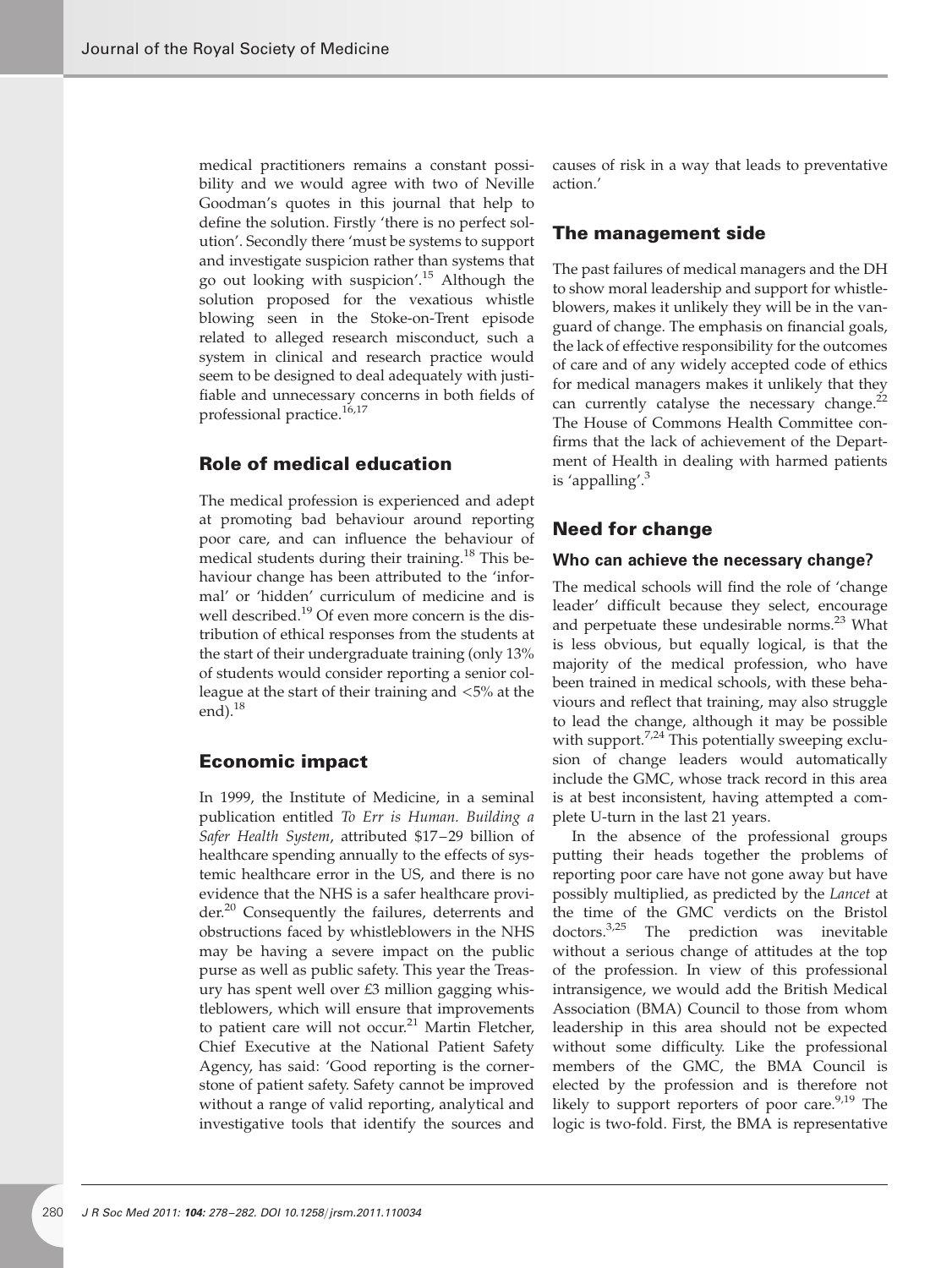of the profession, made up of doctors trained in medical schools, where whistleblowing is covertly discouraged; and second, the obligation elected and appointed members may feel to their professional colleagues will conflict with empathy for a whistleblower.<sup>9</sup> Therefore the BMA leadership is unlikely to lead change in supporting poor care reporters, who are reviled by sections of the profession. $2,26$  This applies particularly to reporters in situations 2 and 3, involved in reporting a colleague's performance. A counter argument is that some groups within the BMA, most notably the BMA in Scotland, have produced constructive suggestions for encouraging medical whistleblowing. The most important of these is a retrospective review of responses to cases where doctors have spoken out and is one way forward.

#### The way forward

After excluding these groups, who is left to deal with reports of poor patient care? The answer should include some doctors with knowledge and experience in the area and patient and community representatives along the lines of Institutional Research Ethics Committees. Those acknowledged as most representative of their constituents, elected members of the House of Commons, have recognized the problem for a very long time. The comments of Members of Parliament have so far been supportive of clinical standards and whistleblowing in relation to orthopaedic specialists and complication rates in UK Treatment Centres (see pages 5 and 6 of http:// www.official-documents.gov.uk/document/cm77/  $7709/7709$ .pdf) and patient safety.<sup>3</sup> These exposures of lower standards of clinical outcomes in non-NHS hospitals indicate the difficulties associated with clinicians working in unrelated healthcare providers (e.g. private and NHS hospitals). These observations also add considerable weight to the inclusion of publicly elected and appointed professional and lay representatives, with no perceived conflict of interest, to those handling reported poor care. It would be necessary to resource and train these groups to review reports of poor care brought to them on behalf of healthcare professionals (including doctors), patients and their relatives so that equable and fair review without punitive retaliation against

the reporter could be achieved to improve the quality of services irrespective of their source (NHS hospital, primary care, treatment centres or private providers) or their provenance (medical, healthcare or patient-related sources). These groups should help to change the culture of the profession and could identify potential vexatious whistleblowers at an early stage.<sup>14</sup>

Our recommendations are firstly that the profession, through the GMC or BMA Council, should commission a Consultation Group on Reporting Poor Care. This Group will examine the consequences to all parties from incidents of reported poor care. Second, the Government should consider establishing a Health Select Committee Review of Whistleblowing that would make impartial recommendations to Government and the profession. Third, the Government should consider setting up and resourcing a National Whistleblowing Centre similar to that in the US. We believe that only by open public scrutiny will constructive change be cemented into exemplary clinical practice.

#### One question to answer

The question that individual medical professionals must answer is 'Which doctor would you prefer for your relatives or yourself? A doctor that is prepared to report poor care to improve your, or your relatives outcome, or one that is not prepared to do so regardless of the consequences to your relative or yourself?' When the profession can truthfully answer that question they will be able to put in place the necessary structures for change.

The people who deserve this most are our longsuffering patients.

#### **References**

- 1 Donaldson L. Whistleblowing & Clinical Governance. In: Whistleblowing: changing the way we work. London: BMA House, 1999
- 2 Bolsin SN. Whistle blowing. Med Educ 2003;37:294-6
- 3 Health Committee. Patient Safety. London: House of Commons, 2009
- 4 Freestone L, Bolsin S, Colson M, Patrick A, Creati B. Voluntary incident reporting by anaesthetic trainees in an Australian hospital. Int J Qual Health Care 2006;18:452-7
- 5 Lewis D. Ten Years of Public Interest Disclosure Legislation in the UK: Are Whistleblowers Adequately Protected? J Business Ethics 2008;82:497 – 507